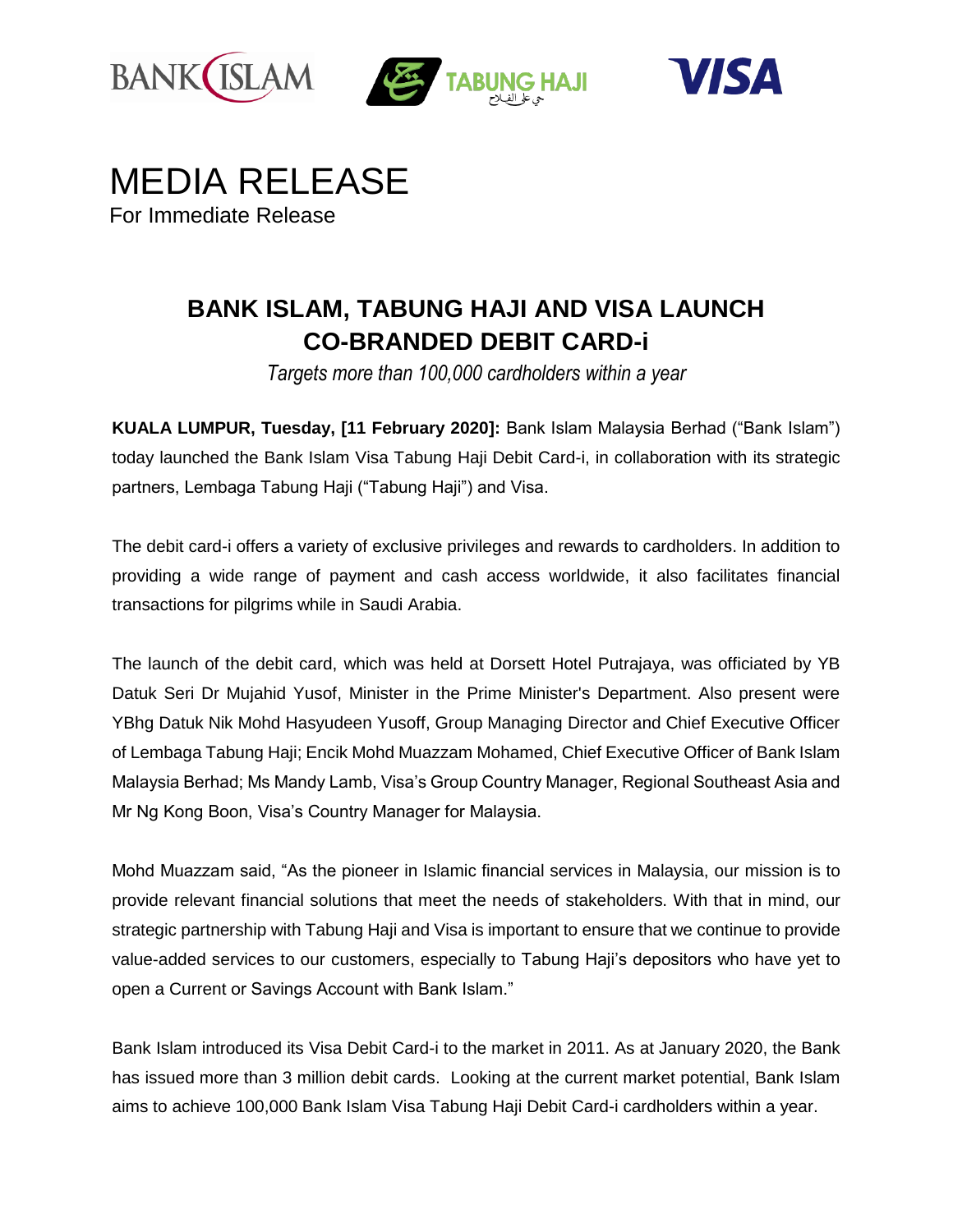Bank Islam Visa Tabung Haji Debit Card-i is an exclusive card that offers a variety of additional rewards, compared to other existing Bank Islam debit cards benefits. Cardholders can also enjoy special privileges as follow:

- Cash withdrawal fee waiver in Saudi Arabia during Hajj season.
- Special fares on KLIA Express services.
- Special discounts at the Movenpick Hotel and Convention Center for Superior room accommodation, dining, and other amenities.

• Exclusive discounts on packages offered by TH Travel & Services, as well as various attractive offers by selected Visa merchants.

With this card, cardholders will have the opportunity to make payment transactions for purchases at over 60 million merchant locations and cash access at over 2.5 million self-service (ATM) terminals worldwide, including in Saudi Arabia. For Tabung Haji depositors, they can access funds by linking their Tabung Haji account with the card and make the transfer from said account to their Bank Islam Current or Savings Account.



**Illustration 1.0:** Bank Islam Visa Tabung Haji Debit Card-i

Bank Islam strives to continuously provide products and services that are in line with the latest technological developments and customer preferences, without neglecting its social responsibilities and environmental sustainability. Hence, Bank Islam Visa Tabung Haji Debit Cardi is the first biodegradable card issued by the Bank. The card is made from environmentally friendly materials without compromising quality and durability. It is also chemical and alkaliresistant and recyclable. The Polyethylene Terephthalate (PET) material used is one of the most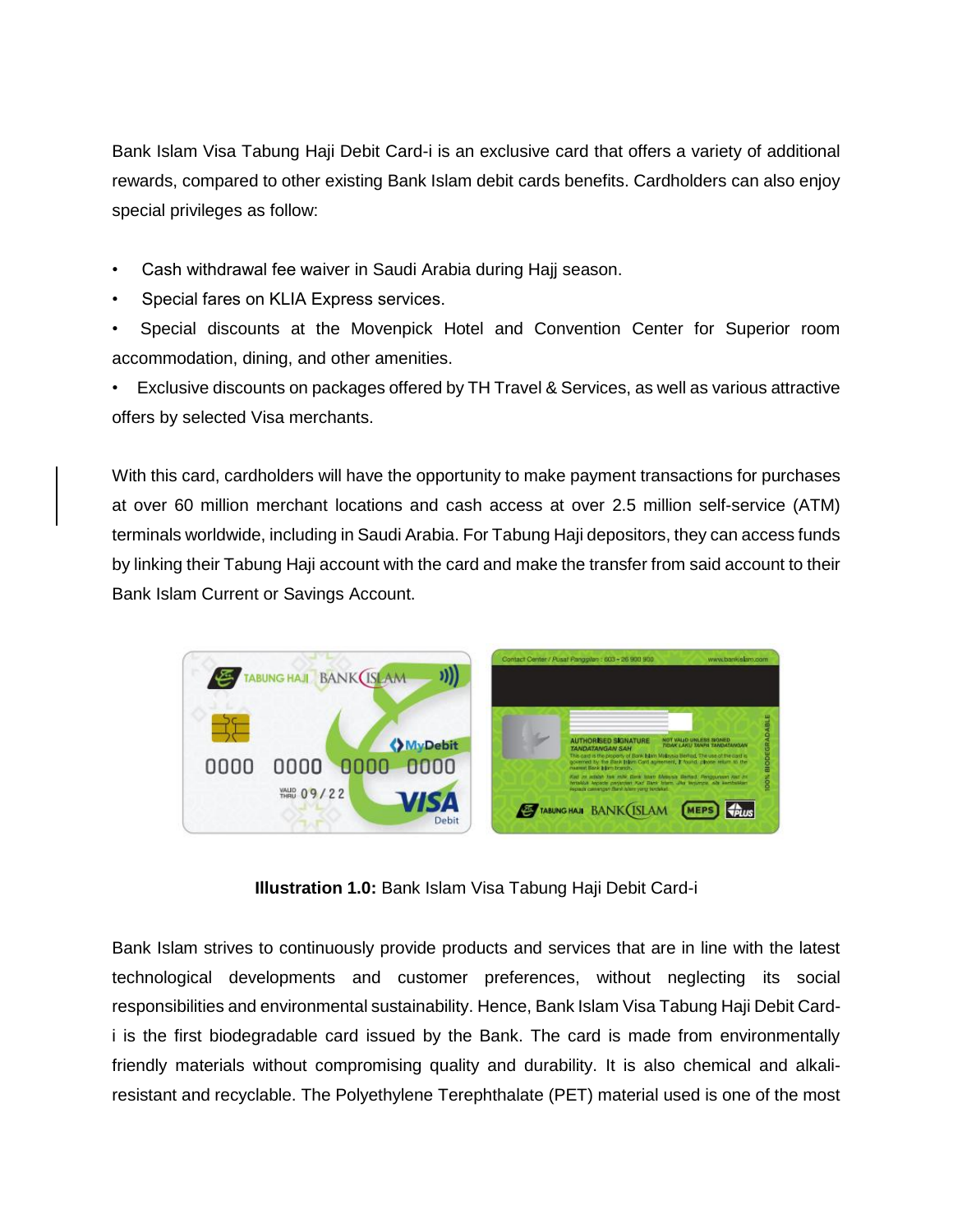recyclable plastics in the world. Like other debit cards, the Bank Islam Visa Tabung Haji Card-i is also equipped with contactless payment features to enable instant payment transactions.

Meanwhile, Tabung Haji's Group Managing Director and Chief Executive Officer, Datuk Nik Mohd Hasyudeen said, "TH is taking another step forward with the introduction of the Islamic Debit Card (TH Debit Card-i) which will reduce the dependency of depositors on TH counter services. With the introduction of the card, TH withdrawals are no longer subjected to normal business hours. This initiative is in line with the changes in time and to meet the increasing expectations of TH depositors. The card will also provide convenience to TH depositors and Bank Islam customers to perform cash withdrawal transactions both domestically and abroad."

"We are pleased to partner with Bank Islam and Tabung Haji in launching this Islamic debit card for Malaysian cardholders. We have customised the benefits of the card to be relevant for Islamic cardholders, including cash withdrawal fee waivers during the Hajj season in Saudi Arabia. Cardholders will also have access to more than 60 million merchants worldwide where Visa is accepted. This will encourage them to use their cards more and reduce the hassle of carrying large amounts of cash when they travel," said Mr Ng Kong Boon, Visa Country Manager for Malaysia.

Bank Islam Visa Tabung Haji Debit Card-i will be available at all 144 Bank Islam branches nationwide by the end of March 2020. For further information about this new debit card-i, customers can visit the nearest Bank Islam branch or log on to Bank Islam's website at [www.bankislam.com.](http://www.bankislam.com/)

## **About Bank Islam Malaysia Berhad**

Bank Islam Malaysia Berhad was established in 1983 as the nation's first Islamic bank. To date, the Bank has a network of 144 branches and more than 1,000 self-service terminals nationwide. To meet the diversity of the public's financial needs, Bank Islam offers more than 70 Shariah-based banking products and services which cater to Muslims and non-Muslims. For more information on Bank Islam products and services, visit [www.bankislam.como](http://www.bankislam.com/)r call Bank Islam Call Centre at 03-26 900 900.

## **About Lembaga Tabung Haji**

Lembaga Tabung Haji (TH) is a statutory body established by the Government of Malaysia in 1963. TH is governed by Tabung Haji Act 1995 (Act 535) in providing facilities for Malaysian's Muslims to save for hajj. TH has more than 50 years of experience in savings, hajj services and investments. Being the only hajj institution in the country, TH endeavours to strengthen the Malaysian's Muslims' economy by utilising the available funds and resources. TH strives to provide excellent and satisfactory hajj services to Malaysian pilgrims and its consistent achievements have gained world recognition as a role model for innovative hajj management. TH has more than 9 million depositors and 125 branches with more than 10,000 touch-points nationwide. TH also operates an office in Jeddah, Kingdom of Saudi